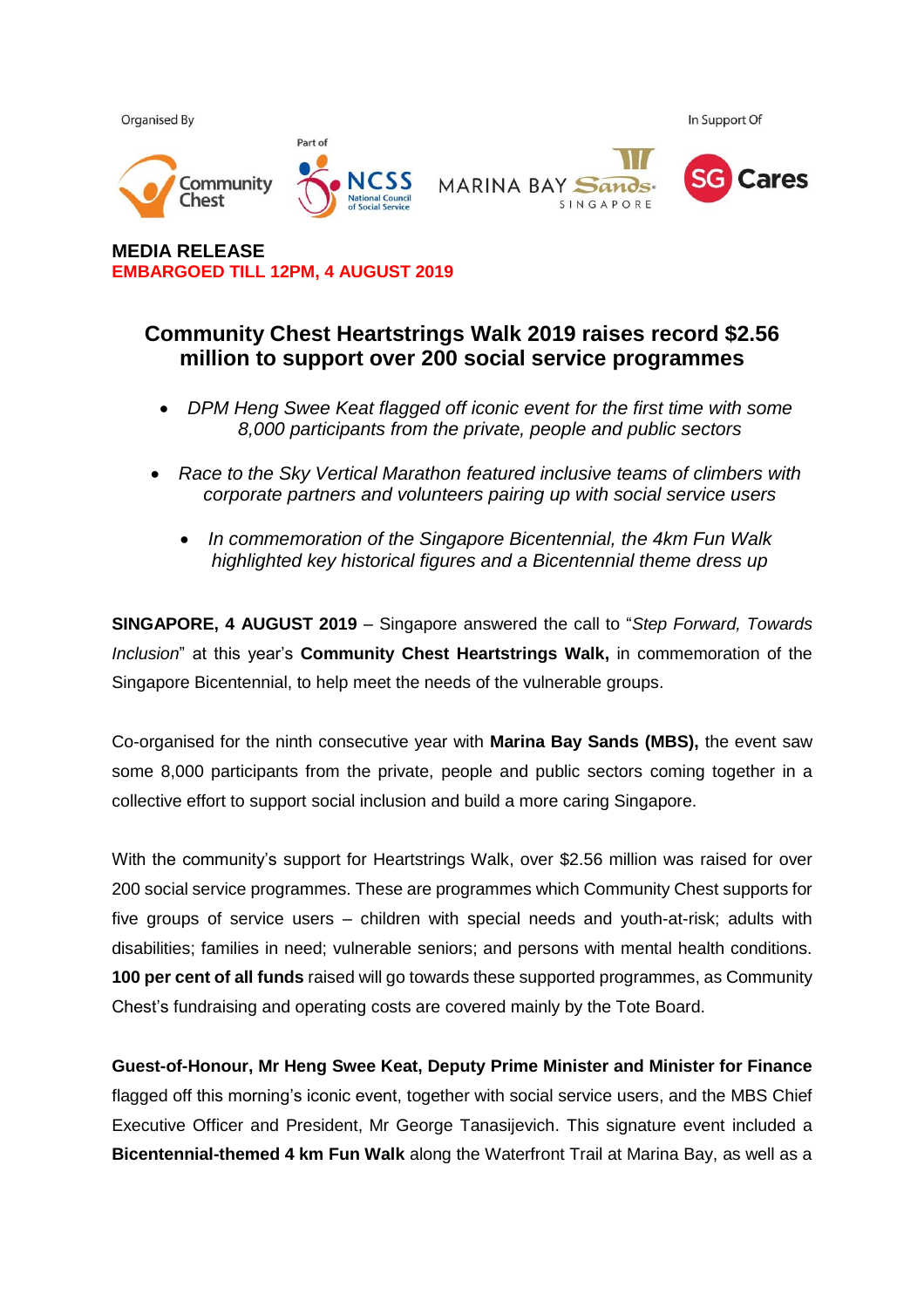**Family Carnival** and the annual **Race to the Sky Vertical Marathon**, which saw participants racing up 57 storeys.

Participants also had opportunities to interact with the social service agencies and their beneficiaries, who joined the event. They included YMCA Inclusive Climbers, a group of individuals with special needs with a mission to conquer Mount Fuji; WiCare Support Group for widows and their children; Club Heal, a mental health organisation; and HCSA Community Services, which serves ex-offenders and vulnerable families.

In addition, participants found out more about **four iconic figures** from the annals of Singapore history – Munshi Abdullah, Sang Nila Utama, Sir Thomas Stamford Raffles and Tan Tock Seng – who were showcased along the 4-km Fun Walk. There were also interactive photo opportunities with persons dressed up as Mata Mata (a colloquial term for the 'Singapore police' in the old days), and Samsui women.

This year, the **Race to the Sky Vertical Marathon** featured inclusive teams of climbers to conquer the vertical marathon. Joined by Speaker Tan Chuan-Jin, a total of nine climbers with special needs and seven volunteers, raced up 57 storeys together with other participants.

To prepare for this gruelling vertical race, all participants, including those with special needs, benefited from three complimentary training sessions, led by Singapore's very own worldclass triathlete, and Deca-Ironman, Associate Professor Dr Kua Harn Wei in July.

Corporate partners continued to feature prominently in their support of the Community Chest Heartstrings Walk, with 5,900 different corporate employees giving back through time and skills for the Heartstrings Walk, such as befriending those with disabilities.

Mr George Tanasijevich said, "The Community Chest Heartstrings Walk has been a crucial platform for many to engage in holistic volunteerism, bringing people from all walks of life in support of different social service causes. We are indeed privileged and proud to continue our collaboration with Community Chest in alignment with the vision of empowering lives."

**Mr. Phillip Tan**, **Chairman of Community Chest,** said "The Community Chest Heartstrings Walk 2019 is a key platform that demonstrates the power of collaboration between the people, public and private sectors. This year, with the support of our stalwart corporate partners and seven new donors, we have raised over \$2.56 million to support over 200 social service programmes. More than just fundraising for the social service sector, the event also saw our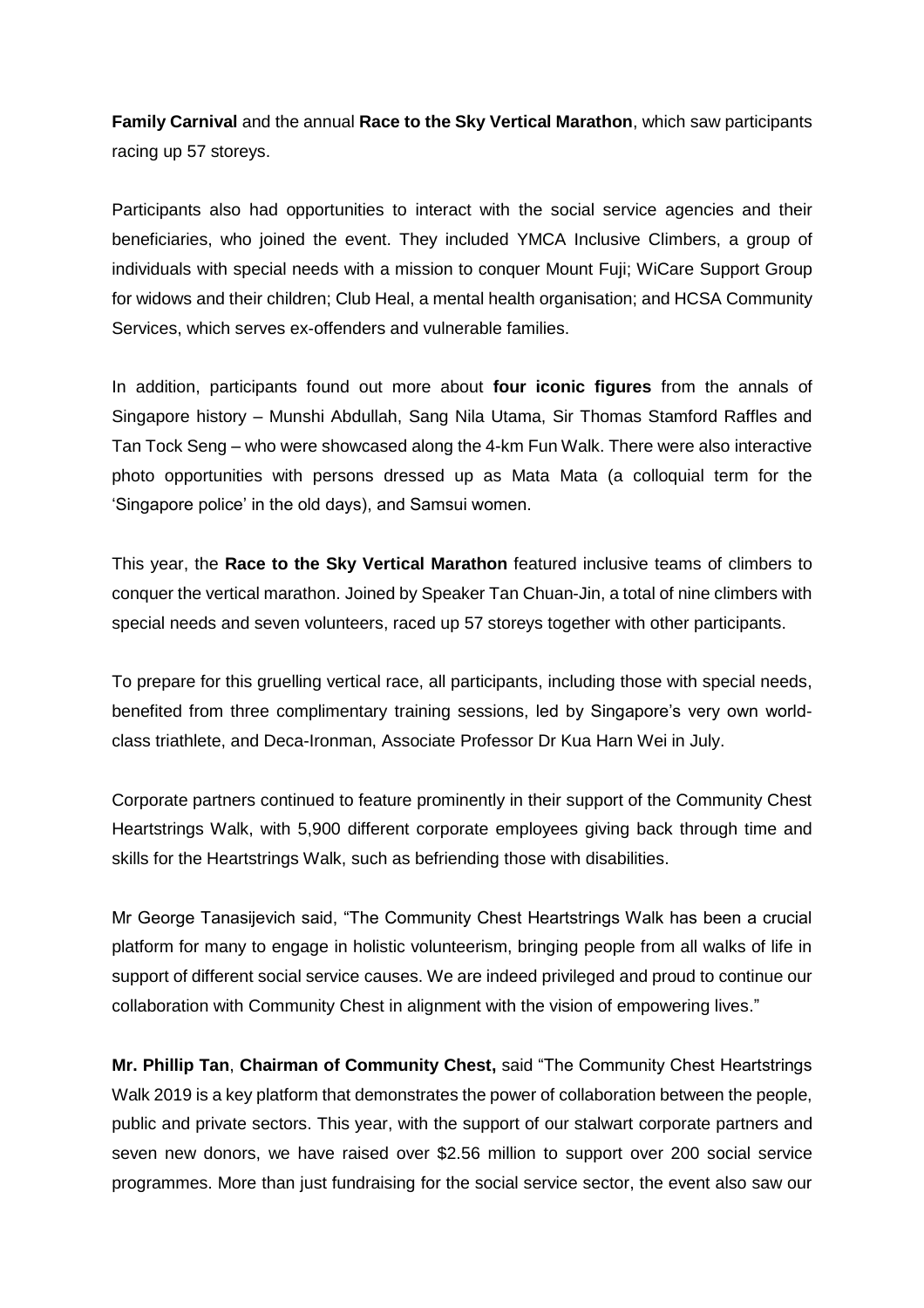partners and donors volunteering and giving back to the causes that matter most to them. Together, we hope to continue to empower lives with care, building a more inclusive Singapore for all."

- **END -**

## **Please refer to Annex A for media programme Please refer to Annex B for the 4km Fun Walk map**

**For media enquiries, please contact:** 

**Ms Yong Shi Yun**  Account Manager Ogilvy Singapore Tel: 9644 4939 Email: [shiyun.yong@ogilvy.com](mailto:shiyun.yong@ogilvy.com) **Ms Shazliana Heron** Senior Manager, Corporate Communications National Council of Social Service Tel: 6210 2639 / 9844 2775 Email: [shazliana\\_heron@ncss.gov.sg](mailto:shazliana_heron@ncss.gov.sg)

#### **About Community Chest**

For over 30 years, we have been engaging the community to support people in need through fund-raising and volunteering. We support about 80 social service agencies in Singapore, allowing them to focus on caring for the disadvantaged. As our fund-raising and operating costs are covered mainly by Tote Board Group, comprising Tote Board, Singapore Pools and Singapore Turf Club, 100% of your donation goes towards:

- Building strong and resilient families
- Caring for vulnerable seniors
- Empowering children with special needs and youth-at-risk
- Integrating adults with disabilities into society
- Supporting persons with mental health issues

**Find out more at comchest.sg.** 

#### **About Singapore Cares (SG Cares)**

SG Cares is a national movement to support the efforts of Singaporeans in building a more caring, compassionate and inclusive home for all. SG Cares aims to build capability across various sectors and organisations to create conditions and grow opportunities for volunteerism. SG Cares also aims to increase mindshare building by galvanising and inspiring Singaporeans to put values into action through active volunteerism, ground-up efforts and everyday acts of care.

Through SG Cares, we can realise a more caring and compassionate society. We may be a small nation, but we have a big heart. Learn more about the nationwide movement at [www.sg/singaporecares.](http://www.sg/singaporecares) Sign up for volunteering opportunities at [www.giving.sg.](http://www.giving.sg/)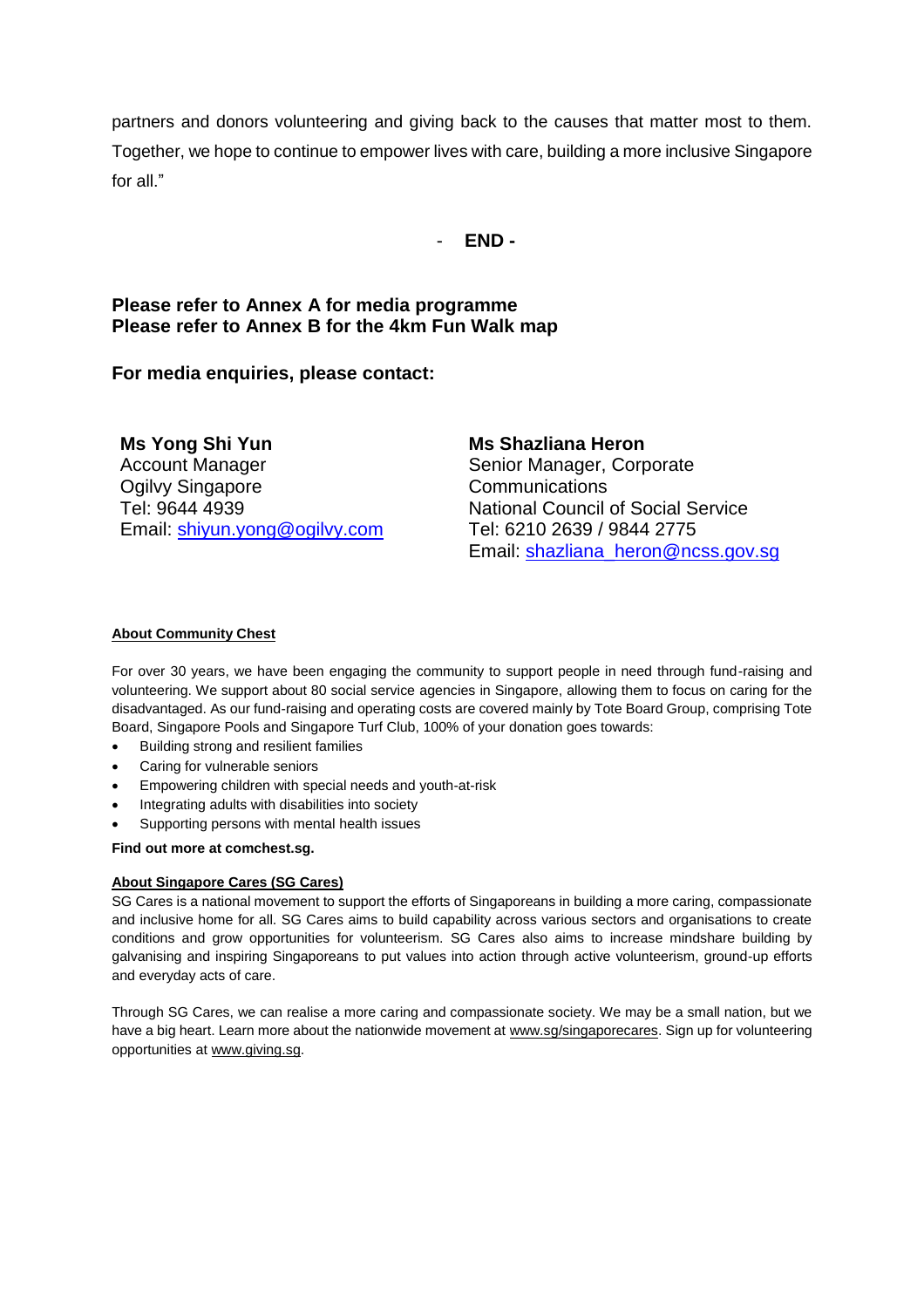# **ANNEX A MEDIA PROGRAMME**

# **Community Chest Heartstrings Walk 2019**

| Marina Bay Sands - Event Plaza |      | <b>Date &amp;   4 August 2019 (Sunday)</b> |
|--------------------------------|------|--------------------------------------------|
| 1 Bayfront Avenue              | Time | 6.00am to 11.00am                          |
| Singapore 018971               |      |                                            |

| <b>Time</b>   | <b>Programme</b>                                                                                                                                                                                                                                         |  |  |  |
|---------------|----------------------------------------------------------------------------------------------------------------------------------------------------------------------------------------------------------------------------------------------------------|--|--|--|
| 0600-<br>0730 | Media registration                                                                                                                                                                                                                                       |  |  |  |
| 0630          | Race to the Sky Vertical Marathon Flag Off                                                                                                                                                                                                               |  |  |  |
| 0800          | Arrival of Guest-of-Honour DPM at Event Plaza                                                                                                                                                                                                            |  |  |  |
| 0815          | Fun Walk Flag Off                                                                                                                                                                                                                                        |  |  |  |
| 0835          | Tour of Family Carnival<br>DPM will be invited to participate in the games with social service users                                                                                                                                                     |  |  |  |
| 0915          | <b>Commencement of Stage Activities</b><br>Welcome Address by Mr Andrew da Roza, Chairman of Community Chest<br>Heartstrings Walk 2019 Organising Committee                                                                                              |  |  |  |
| 0920          | Percussion Performance by Very Special Arts                                                                                                                                                                                                              |  |  |  |
| 0925          | <b>Vertical Marathon Prize Presentation</b>                                                                                                                                                                                                              |  |  |  |
|               | Speaker Tan Chuan-Jin to present prizes to winners                                                                                                                                                                                                       |  |  |  |
| 0935          | <b>Presentations</b><br>Minister Desmond Lee and Mr Phillip Tan, Chairman of Community Chest<br>1. Tokens of Appreciation<br><b>Contributing and Gold Partners</b><br>$\circ$<br>2. Tokens of Appreciation and Cheque Presentation<br>o Diamond Partners |  |  |  |
|               | 3. Cheque Presentation to Community Chest<br>o DPM will be invited on stage<br>4. Group Photo-taking                                                                                                                                                     |  |  |  |
| 1020          | Dance Performance by OnWheels Dance Group                                                                                                                                                                                                                |  |  |  |
| 1030          | <b>Lucky Draw</b>                                                                                                                                                                                                                                        |  |  |  |
| 1100          | <b>End of Event</b>                                                                                                                                                                                                                                      |  |  |  |